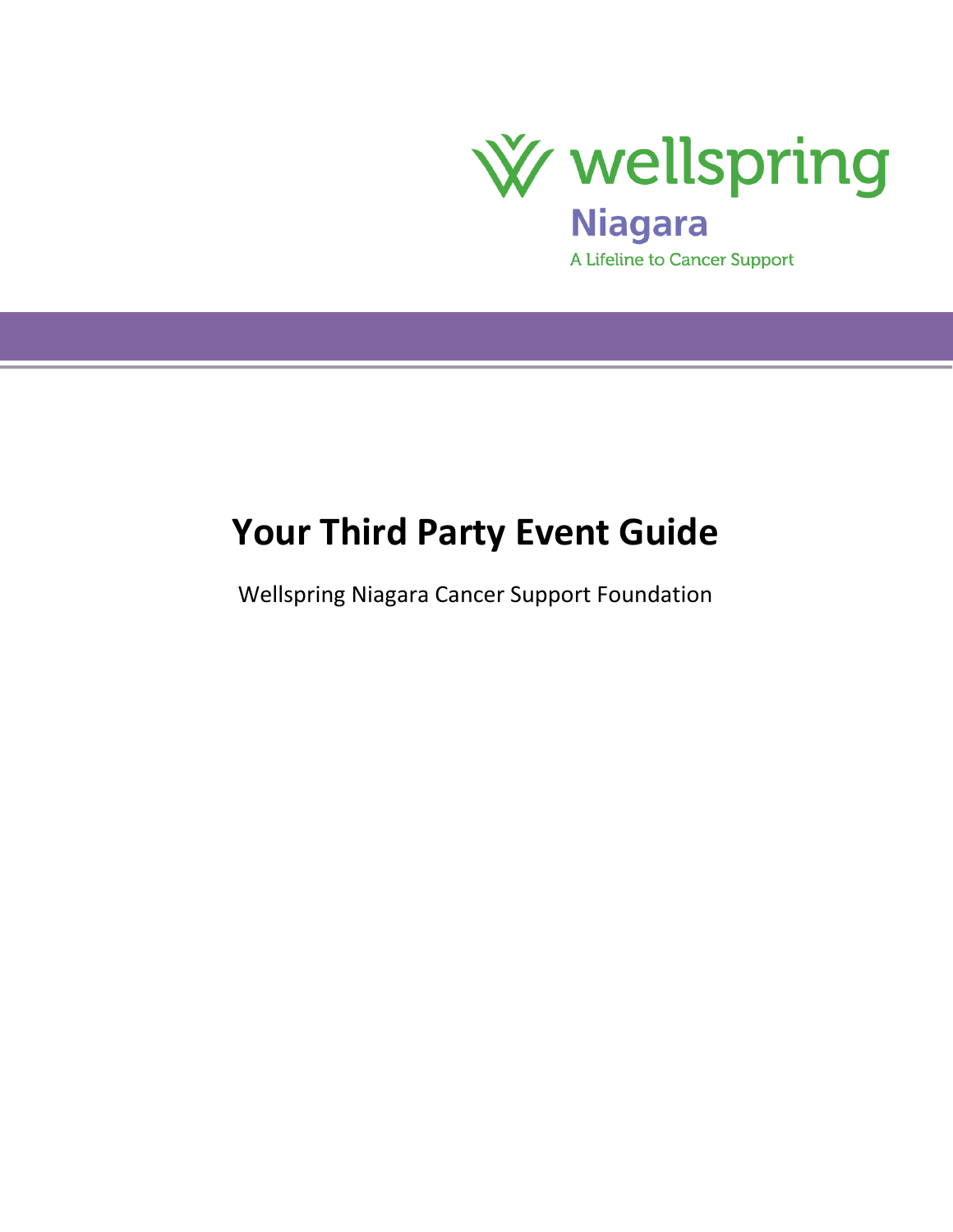# **Table of Contents**

# **Introduction**

#### **Step-by-Step Guide**

- 1. Contact Us
- 2. Event Ideas
- 3. Fundraising Opportunities
- 4. Get Organized Form a Committee
- 5. Set-the Date and Venue
- 6. Determine your Fundraising Goal and Budget
- 7. Do you Need a License?
- 8. Donations and Tax Receipts What you Need to Know
- 9. Recruit Volunteers
- 10. Use of the Wellspring Name and Logo
- 11. How to Promote Your Event
- 12. After the Event

#### **Resources**

#### **Event Proposal Form**

# **Wellspring Contact Information**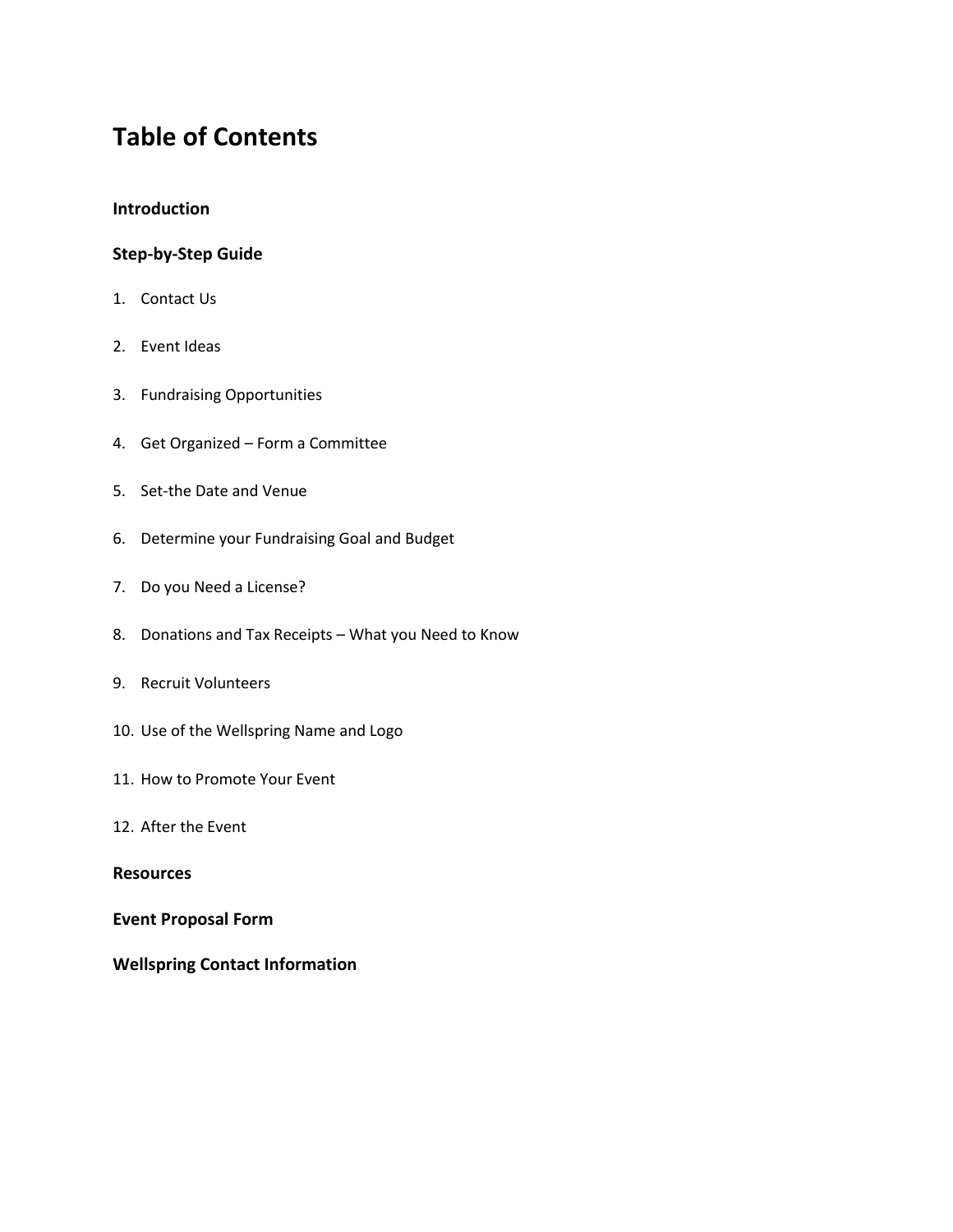#### **Introduction**

#### You can make a difference and change lives!

Organizing and holding a special event in support of Wellspring Niagara Cancer Support Foundation is a great way to do something you love while you achieve your philanthropic goals, build community spirit and raise awareness for cancer support. At Wellspring Niagara, we believe that no one should have to cope with cancer alone. With your help, we can join together to change lives. By holding a fundraising event for Wellspring Niagara, you are making a difference in the lives of people and their families who are coping with cancer.

#### *Why support Wellspring Niagara?*

When you choose to support Wellspring Niagara either by making a donation or by organizing a third party event, you are joining others who are supporting the cancer cause and making an impact. Wellspring Niagara understands how devastating a cancer diagnosis can be for individuals, family members, friends and caregivers. We know that when dealing with cancer more than medical care is needed. Help is needed from people who understand the emotional, psychological, social and practical consequences of cancer and its treatment – those dealing with cancer need the support, programs and services that are uniquely available at Wellspring Niagara.

#### *Wellspring Niagara's History*

Establishing a cancer support centre in the Niagara Region fulfills a need and completes the work that began with Niagara resident - Aldo Mantini. When Aldo learned that he had cancer, he and his family were faced with emotional turmoil, fear, loneliness, and despair. Along with the fears about treatment, survival and his family's future, he experienced something more - an overwhelming sense of isolation. A feeling he realized was all-too-common among cancer patients.

The goal was to establish a centre that would provide a safe, welcoming and non-institutional atmosphere and also provide an innovative and creative approach to the overall care of the whole person, whose aim is to improve quality of life. The model for such a centre was Wellspring in Toronto.

Wellspring Niagara is now part of an innovative and growing network of community-based cancer support centres that collectively offer over 50 different programs, including support, coping skills, and education, all at no charge and without need of medical referral, to individuals, family members and professional caregivers who are dealing with cancer. Wellspring's programs are open to individuals and caregivers regardless of the type or stage of cancer. We do not charge any fees and receive no government funding.

Programs and operations are made possible entirely through the generosity of Wellspring Niagara donors and volunteers. Wellspring receives no government funding and is not supported by any other cancerrelated organization. Every dollar raised for Wellspring Niagara, stays in Niagara.

#### *What will your fundraising accomplish?*

Wellspring Niagara's mission is to provide emotional, psychological, information and social support, free of charge, to people living with cancer and their families. Your support and fundraising will go directly towards Wellspring Niagara's goals of meeting the needs and serving as many cancer patients and their loved ones as possible and ensuring that all programs and services are high in quality and remain free of charge.

Your support will directly benefit cancer patients and the community, to improve quality of life, decrease stress and contribute to wellness. Thank you for your kind support.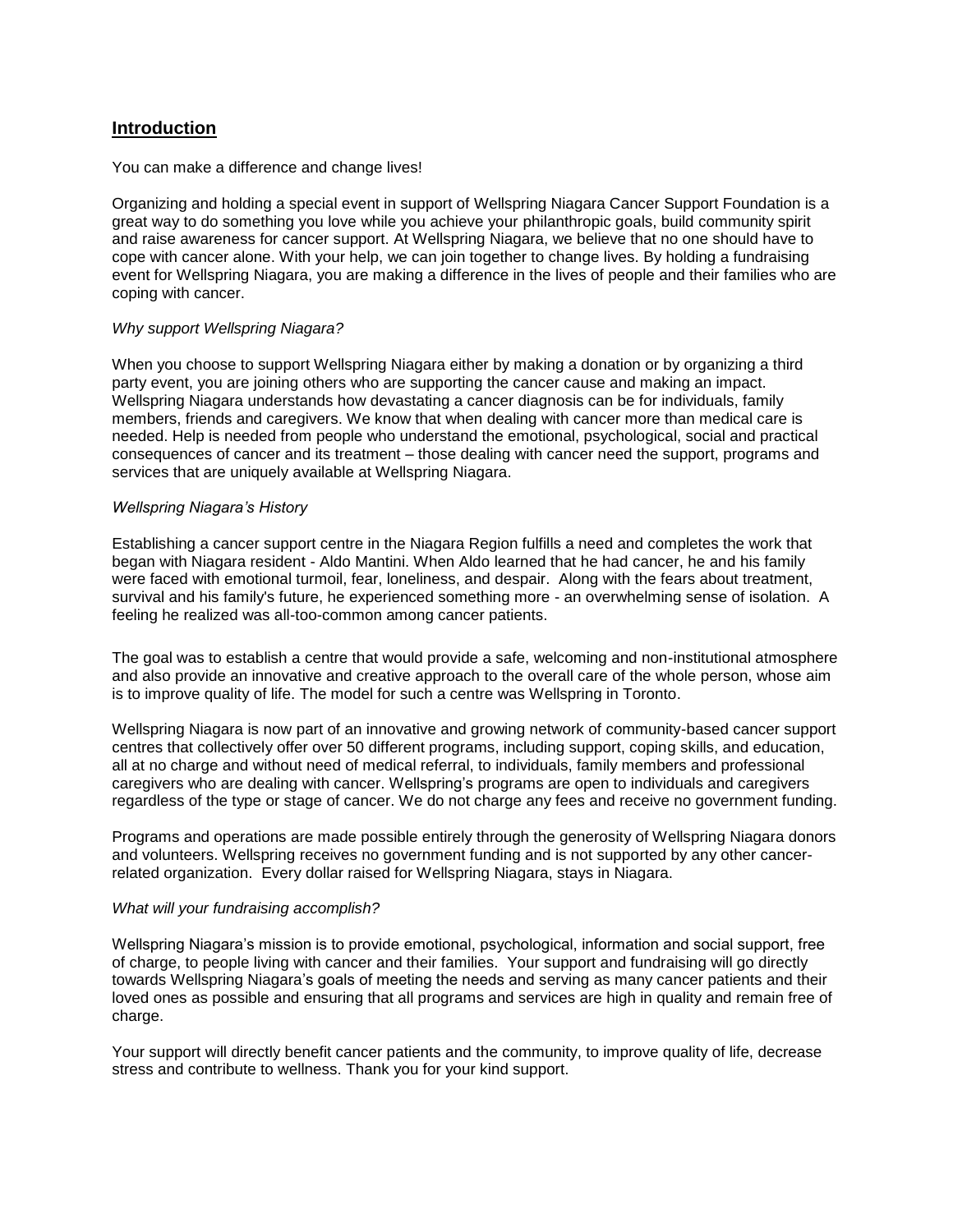# **Step-by-Step Guide**

We hope this event guide will help you in planning your event. Here are some key steps to guide you through the process:

#### **1. Contact Us**

Wellspring Niagara staff are here to help you with ideas and provide you with information and support in planning your event. Please contact:

| Ann Mantini-Celima           | or | Laila Eman                 |
|------------------------------|----|----------------------------|
| Executive Director           |    | Administrative Coordinator |
| $ann@$ wellspring niagara.ca |    | laila@wellspringniagara.ca |
|                              |    |                            |

Address: 3-3250 Schmon Parkway, Thorold, ON L2V 4Y6 Phone: 905-684-7619 Fax: 905-684-1262 Website: www.wellspringniagara.ca

#### **2. Event Ideas**

Anything is possible with a little imagination but we have some suggestions that have worked for others. The most important things is that you and your group have fun! Consider:

- A-thon (bike-a- thon, dance-a-thon, walk-a-thon)
- Car Wash
- Casual Days at the office
- Concert or Variety Show
- Craft Show
- Fashion Show
- Fitness challenge
- Gala
- Garage Sale
- Marathon
- Murder Mystery evening
- Potluck luncheon our dinner
- Sports themed party
- Tournament
- Trivia Night

Great ideas for all of these can be researched online. Be sure to look at examples to raise funds.

#### **3. Fundraising Opportunities**

There are two types of Third Party Fundraisers that can be done for Wellspring Niagara:

A group or individual can host an event and make Wellspring Niagara the beneficiary.

Example: An individual or organization hosts a golf tournament, concert or garage sale and gives Wellspring Niagara a cheque for the net profits.

 A group or individual can "piggy back" on an existing event, adding a third-party fundraising element, and donate the income produced from that element.

Example: A company has an annual party and asks their employees to make a donation to Wellspring Niagara. (i.e. A company Toupee for a Day event)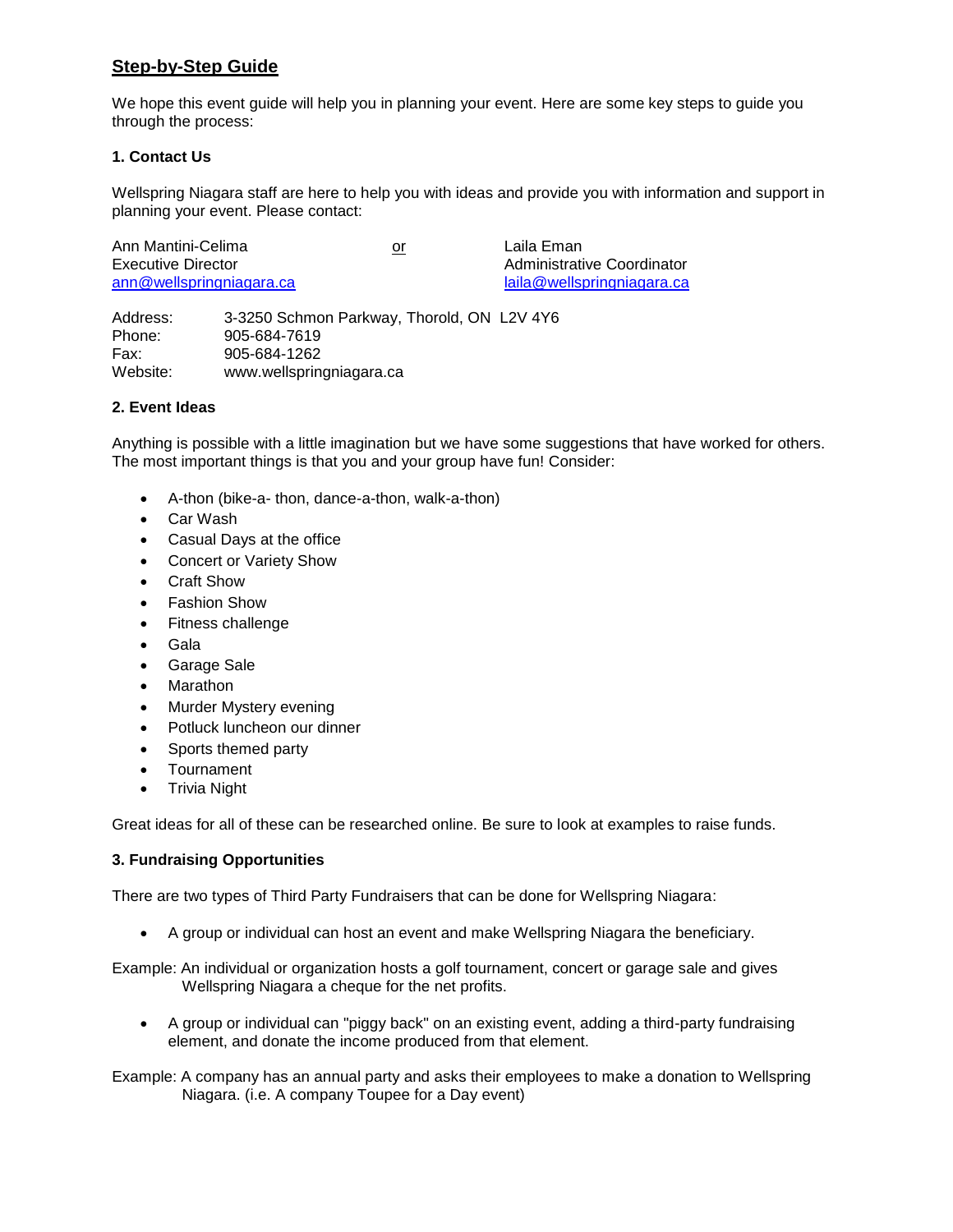**Try fundraising online!** To help you raise money with limited efforts, use our online fundraising tool to create your own personal fundraising page. Not only is it fast and easy to do, but online donations are, on average, double the amount of offline donations! Visit

#### **4. Get Organized – Form a Committee**

Organizing a successful event takes hard work and planning. An organizing committee can help oversee the management of your event. Recruit a team of enthusiastic volunteers with different skills and experience who can help you with all the various components of your event and give their perspective and support to your efforts.

#### **5. Set the Date and Venue**

Schedule your event for a day that gives you enough time to plan and promote it. Make sure it's not competing with another event happening in your community or circle and don't forget about holidays that occur throughout the year.

Booking your event in an accessible location is crucial. Make sure your site has all the amenities you need, at a price you can afford. If you are planning an outdoor event always have a Plan B in case weather doesn't co-operate. Also look online to see if you need a license or agreement to use a public space.

#### **6. Set your Fundraising Goal and Budget**

Set a fundraising goal for your event and plan how you expect to reach your goal. Create a budget to manage all expenses like rental equipment, fees, decorations, etc. and estimate the potential income from your fundraising activities (an sample budget is included in this event kit). Determining your budget will help you to decide whether your fundraising target is realistic. Remember to always monitor your expenses and plan a small amount as a contingency.

#### **7. Do you Need a License?**

Check with the City, Police and/or Alcohol and Gaming Commission in your community to determine if you need any licenses and how long it takes to get them. There may be long lead times in processing some permits. As well, if you are serving or selling alcohol, a special occasion permit is likely required. Application forms can be obtained from your local LCBO (Ontario) or other provincial alcohol retailer.

#### **8. Donations and Tax Receipts**

All donation cheques should be made out to **Wellspring Niagara Cancer Support Foundation** and can be mailed to: 3-3250 Schmon Parkway, Thorold, ON L2V 4Y6

If you are creating your own online fundraising event page with our online fundraising tool, your donors will each receive electronic receipts automatically by email, if they provided one, otherwise, one will be mailed to them.

Wellspring Niagara is a registered charity and will issue charitable tax receipts provided that event organizers fill out the *Third Party Event Application Form* and submit it to Wellspring Niagara 60 days prior to the event date. The form can be found at the end of this event guide. Some Canadian Revenue Agency conditions apply for issuing charitable tax receipts. No receipts are given for amounts paid for goods, services or for which a direct benefit is derived by the purchaser.

For offline events, Wellspring Niagara issues tax receipts for donations of \$10 or more, and in accordance with Canada Revenue Agency guidelines. **Only monetary donations are eligible for tax receipts**. In order for participants to receive tax receipts, event organizers must send a clear and legible listing of donors, including full contact information and donation amounts, within 30 days of the event. Note that in the case of ticket purchases, you must indicate the value of any benefits received by the participant (e.g., food and drink, entertainment, gift bags, etc.), as this amount must be deducted from the full ticket price to determine the receiptable portion of the donation. Wellspring Niagara retains the right to review and approve all receipting decisions.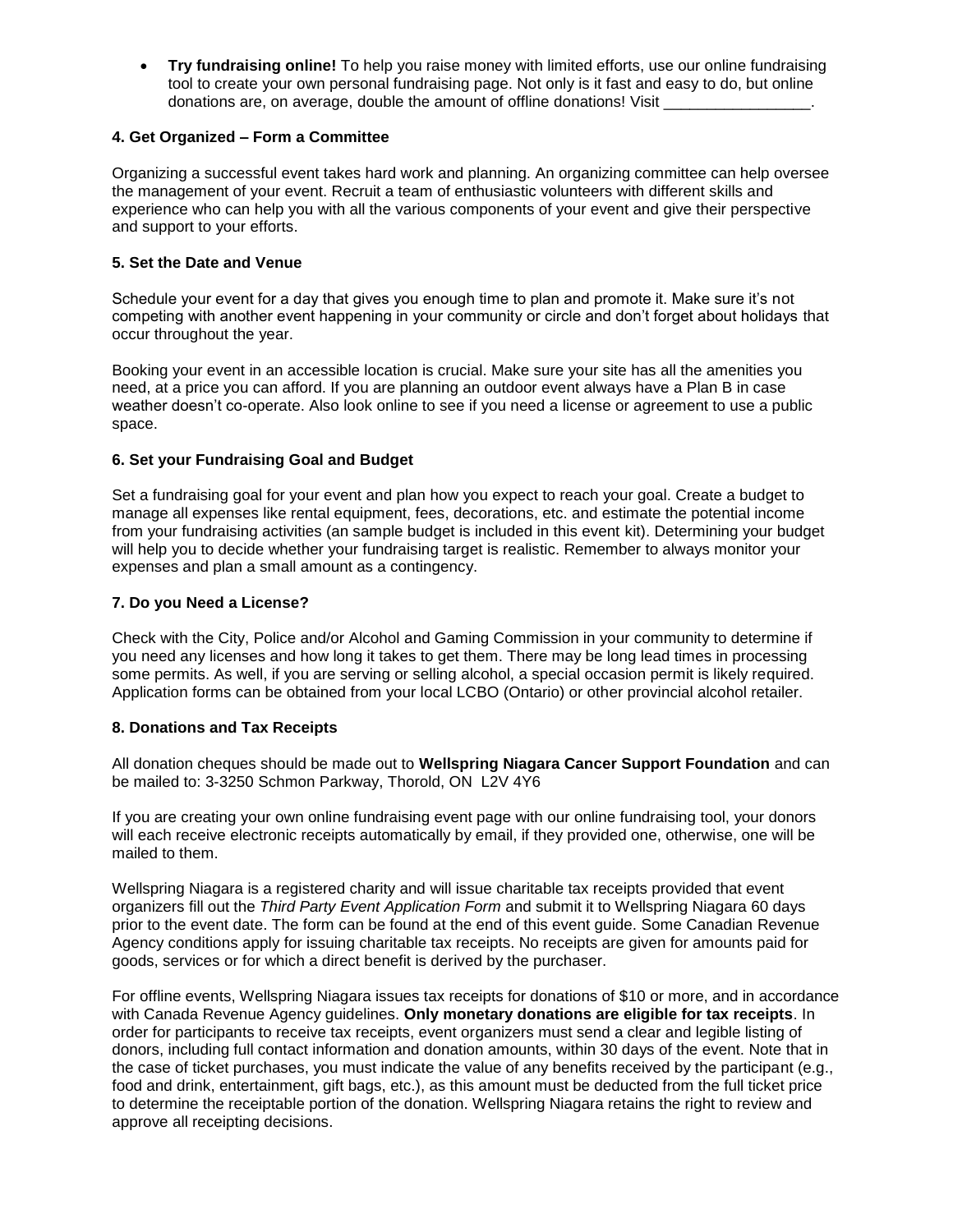Note: Wellspring Niagara will **not** issue tax receipts for purchases of raffle tickets or auction items; event sponsorships by companies; or gifts-in-kind (non-cash donations of a tangible item or service). Instead of a tax receipt, an acknowledgement letter can be issued indicating the fair market value of gifts-in-kind or sponsorships, as many companies deduct these gifts as business expenses with associated tax benefits. For more information, please visit the Canada Revenue Agency site [http://www.cra-arc.gc.ca/chrts](http://www.cra-arc.gc.ca/chrts-gvng/menu-eng.html)[gvng/menu-eng.html.](http://www.cra-arc.gc.ca/chrts-gvng/menu-eng.html)

#### **9. Recruit Volunteers**

Do you need help leading up to the event and/or on the day of your event? If so, determine what duties need to be done, recruit and assign to your volunteers.

To recruit volunteers for your event, consider postings through social media, community message boards, local newspaper, and/or through word of mouth. Friends and family are often a great source of trustworthy recruits for a variety of tasks.

# **10. Use of the Wellspring Niagara Name and Logo**

To assist you with promotion and establishing your legitimacy, Wellspring Niagara can provide a Proud Supporter logo / logo for your promotional materials (brochures, flyers, invites, eblasts, web postings, etc.) To ensure that Wellspring Niagara's identity is represented correctly, **all material with the Wellspring Niagara name or logo must be approved by the Marketing and Events Specialist prior to use**.

#### **11. Promote Your Event**

Promote your event with posters or other traditional methods, but don't overlook online opportunities. You can request that Wellspring Niagara advertise your event on our website's event page.

Please don't forget that you can also use our online fundraising tool, to help you in generating emails and promoting your event. Visit,

Social media, particularly Facebook and Twitter, are other effective means to get the word out about your fundraising event in support of Wellspring Niagara.

#### **12. After the Event**

Now it's time to tally and submit the funds you raised to Wellspring Niagara. Please do so within 30 days of your event.

**Remember to thank those who helped make your event a success**. When their efforts are recognized, they'll feel better about having contributed and will be more excited to help at your next fundraising event.

Don't forget to showcase your event by posting highlights and outcome of your event through social media. Pictures are always enjoyed and often passed onto others.

#### **Resources**

Third Party Events – FAQs Third Party Events – 101 Fundraising Ideas Third Party Events – Proposal Form Third Party Events – Sample In-Kind Donation Letter Third Party Events – Sample Media Release Third Party Events – Sample Thank You Letter Third Party Events – Budget Checklist Wellspring Niagara Pledge Sheet

Online Fundraising tool, *(Toronto has samples of all these letters. We can modify and do the same.)*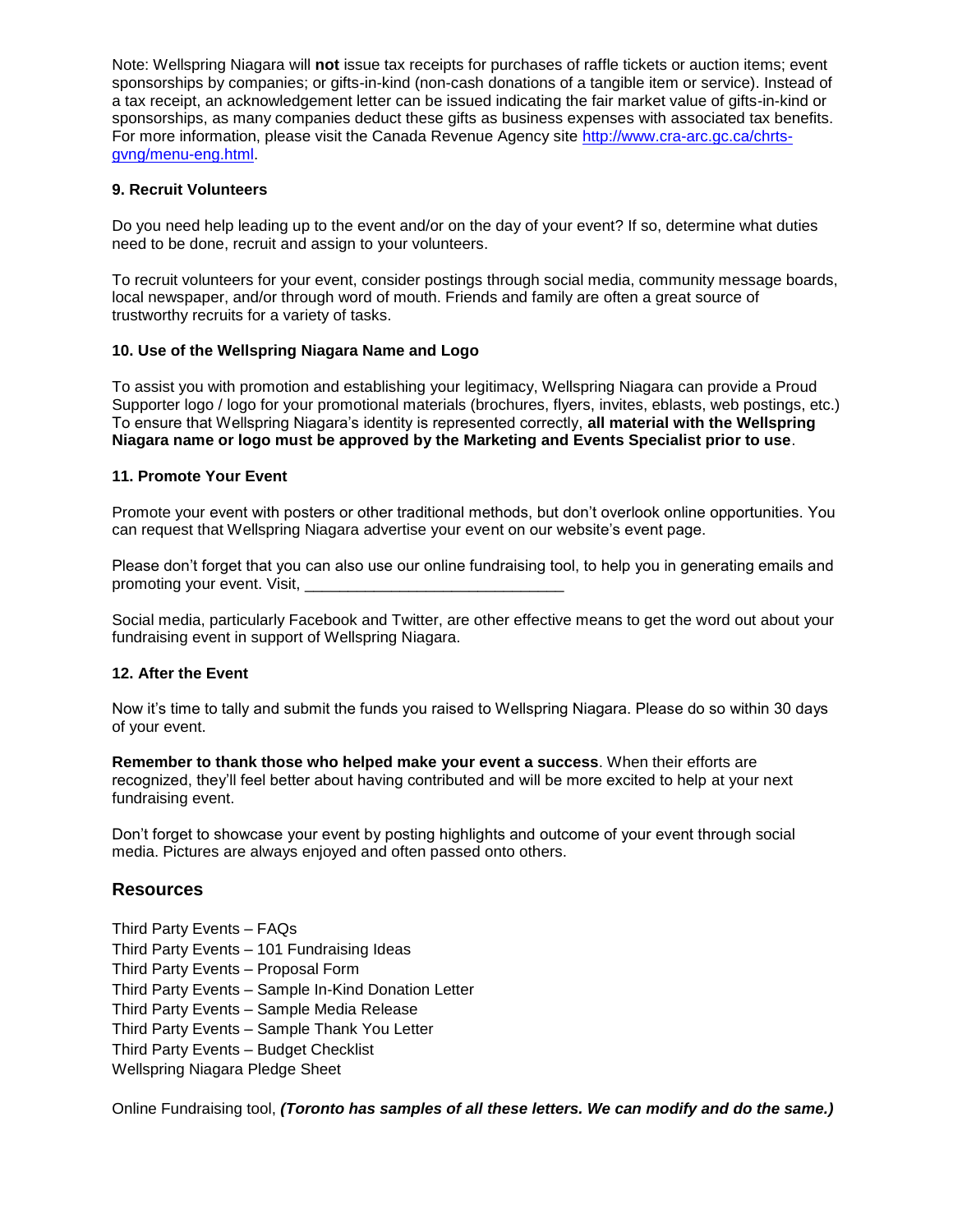# **Event Proposal Form**

The event proposal form can be found at the end of this guide.

# **Wellspring Niagara Contact Information**

Ann Mantini-Celima Executive Director [ann@wellspringniagara.ca](mailto:ann@wellspringniagara.ca)

Laila Eman Administrative Coordinator [laila@wellspringniagara.ca](mailto:laila@wellspringniagara.ca)

Wellspring Niagara 3-3250 Schmon Parkway Thorold, ON L2V 4Y6 905-684-7619 or 1-888-707-1277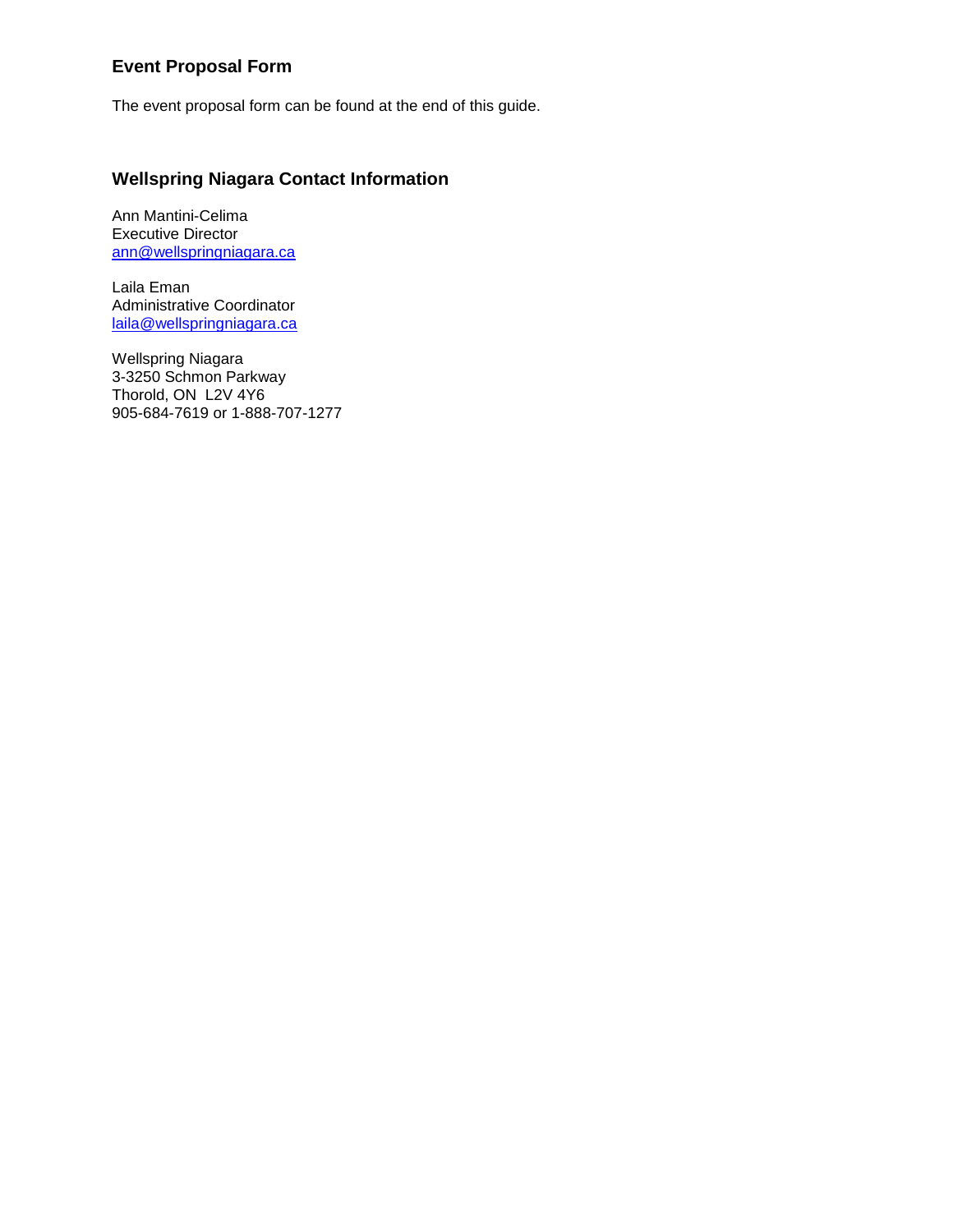

# **Third Party Event Proposal Form**

Thank you for considering Wellspring Niagara as you plan your upcoming fundraising event. If you would like to host an Independent Fundraising Event to benefit Wellspring Niagara, please complete and submit this Third Party Event Proposal Form, for approval 60 days prior to your event. Once your fundraiser has been officially approved, a signed copy of the attached agreement form will be forwarded to you along with additional information to help you get started with your fundraising and event planning.

# **Contact Information**

| Name of Contact / Organization / Group (as applicable): ________________________                                                                                                                                                                                                                                                                                                                                                                                                                                                                                           |  |                                                    |                   |              |
|----------------------------------------------------------------------------------------------------------------------------------------------------------------------------------------------------------------------------------------------------------------------------------------------------------------------------------------------------------------------------------------------------------------------------------------------------------------------------------------------------------------------------------------------------------------------------|--|----------------------------------------------------|-------------------|--------------|
| Please select the category that best describes you:                                                                                                                                                                                                                                                                                                                                                                                                                                                                                                                        |  |                                                    |                   |              |
| $\Box$ Corporation                                                                                                                                                                                                                                                                                                                                                                                                                                                                                                                                                         |  | $\Box$ School $\Box$ Community $\Box$ Service Club | $\Box$ Individual | $\Box$ Other |
| Corporation School Community Service Club Individual Other:                                                                                                                                                                                                                                                                                                                                                                                                                                                                                                                |  |                                                    |                   |              |
|                                                                                                                                                                                                                                                                                                                                                                                                                                                                                                                                                                            |  |                                                    |                   |              |
|                                                                                                                                                                                                                                                                                                                                                                                                                                                                                                                                                                            |  |                                                    |                   |              |
|                                                                                                                                                                                                                                                                                                                                                                                                                                                                                                                                                                            |  |                                                    |                   |              |
| Home #: ________________________Cell #: _________________________Work #: __________________________                                                                                                                                                                                                                                                                                                                                                                                                                                                                        |  |                                                    |                   |              |
|                                                                                                                                                                                                                                                                                                                                                                                                                                                                                                                                                                            |  |                                                    |                   |              |
| <b>Event Information</b><br>$\Box$ New<br>$\Box$ Returning<br>Anticipated Event Date and Time: _______________________________Event Location: ______________________________<br>To which Wellspring Niagara centre would you like the funds to be raised support?<br>Greatest need<br>$\Box$ Wellspring Niagara (Thorold)<br>□ Wellspring Niagara (Stevensville)<br>$\Box$ Endowment Fund<br>Building Fund<br>Please describe your event and how the funds will be raised (i.e. ticket sales, raffle, auction, pledges,<br>online fundraising, proceeds from sales, etc.). |  |                                                    |                   |              |
|                                                                                                                                                                                                                                                                                                                                                                                                                                                                                                                                                                            |  |                                                    |                   |              |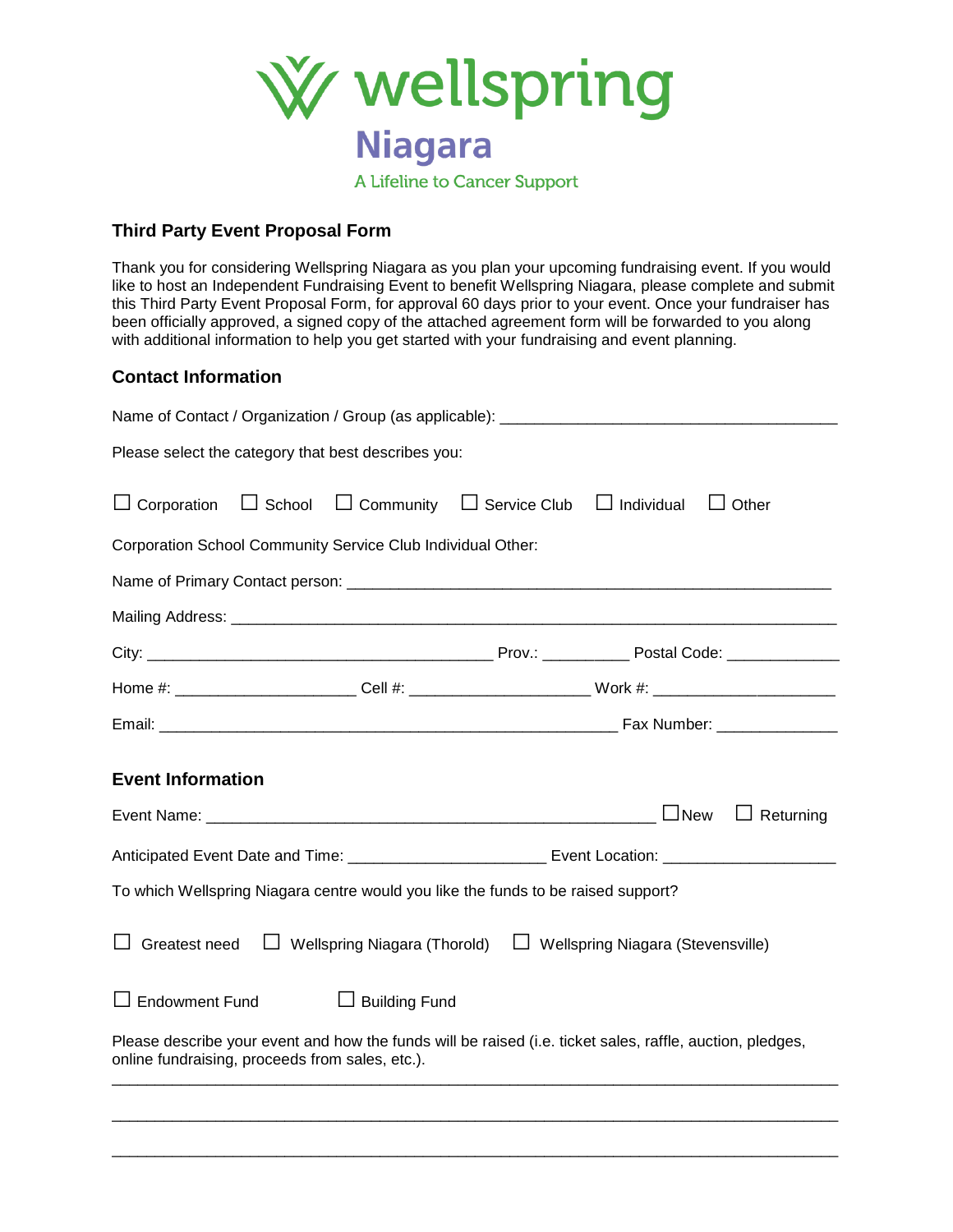# **Affiliation with Wellspring Niagara**

| Are you a (check all that apply): $\square$ Member $\;\;\square\;$ Volunteer                                                                                                                            |                          |            | $\Box$ Program Leader        | Other                   |
|---------------------------------------------------------------------------------------------------------------------------------------------------------------------------------------------------------|--------------------------|------------|------------------------------|-------------------------|
| How did you hear about Wellspring Niagara?                                                                                                                                                              |                          |            |                              |                         |
|                                                                                                                                                                                                         |                          |            |                              |                         |
|                                                                                                                                                                                                         |                          |            |                              |                         |
|                                                                                                                                                                                                         |                          |            |                              |                         |
| <b>Financial Information</b>                                                                                                                                                                            |                          |            |                              |                         |
| Please provide us with your best estimates of the following general budget information. Note: a budget<br>outline is included in our guide which can be used to help you anticipate all event expenses. |                          |            |                              |                         |
| Total Expected Revenue: \$ _________ Expenses: \$ _________ Anticipated Net Revenue: \$ ________                                                                                                        |                          |            |                              |                         |
| Amount/Percentage of Net Revenue to be donated to Wellspring Niagara: __________                                                                                                                        |                          |            |                              |                         |
| Date contribution to Wellspring Niagara is expected: ________________                                                                                                                                   |                          |            |                              |                         |
| Will supporters expect tax receipts for their contribution to your fundraising activity?                                                                                                                |                          |            |                              | $\Box$ Yes<br><b>No</b> |
| <b>Support Provided by Wellspring Niagara</b>                                                                                                                                                           |                          |            |                              |                         |
| At the discretion of Wellspring Niagara, we would be pleased to provide you with a small supply of<br>promotional materials for your event.                                                             |                          |            |                              |                         |
| Please indicate which of the following you would like to receive:                                                                                                                                       |                          |            |                              |                         |
| Informational brochures                                                                                                                                                                                 | Donation forms<br>$\Box$ |            | $\Box$ Event poster template |                         |
| Would you like your fundraiser listed on our online events calendar?                                                                                                                                    |                          |            | Yes                          | No                      |
| In order for us to fulfill your requests for support, 60 days' notice is preferred.                                                                                                                     |                          |            |                              |                         |
| <b>Marketing / Publicity Information</b>                                                                                                                                                                |                          |            |                              |                         |
| Will media be attending the event? $\Box$ Yes                                                                                                                                                           |                          | $\Box$ No  |                              |                         |
| Will promotional materials, such as flyers, posters or advertisements be printed?                                                                                                                       |                          |            |                              | $\Box$ Yes<br>$\Box$ No |
| Do you plan to use of our Wellspring Niagara logo?                                                                                                                                                      |                          | $\Box$ Yes | $\Box$ No                    |                         |
|                                                                                                                                                                                                         |                          |            |                              |                         |

**Please note: All promotional materials to be developed using the Wellspring Niagara name or logo must be approved by the organization.**